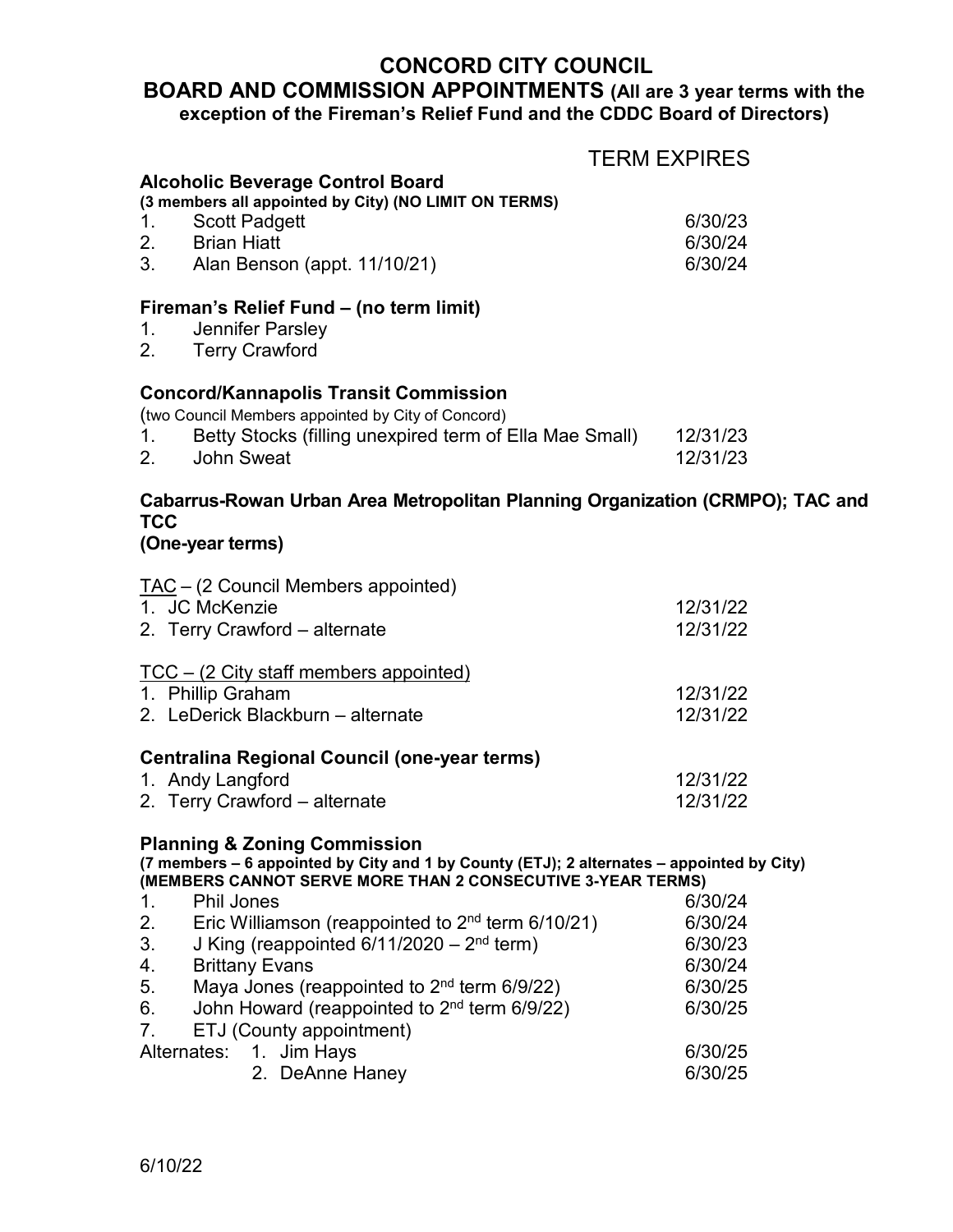#### **Board of Adjustment**

**(7 members – 6 appointed by City and 1 by County (ETJ); 2 alternates – appointed by City) (MEMBERS CANNOT SERVE MORE THAN 2 CONSECUTIVE 3-YEAR TERMS)**

| 1.             | Steve Tice (reappointed to 2 <sup>nd</sup> term 6/9/22)    | 6/30/25 |
|----------------|------------------------------------------------------------|---------|
| 2.             | David Niekamp (reappointed to 2 <sup>nd</sup> term 6/9/22) | 6/30/25 |
| 3.             | Steve Bradley $(2nd$ term)                                 | 6/30/23 |
| 4.             | Cesar Correa (2 <sup>nd</sup> term)                        | 6/30/23 |
| 5.             | <b>Chuck Collier</b>                                       | 6/30/23 |
| 6.             | Coretta Grant                                              | 6/30/23 |
| 7 <sub>1</sub> | ETJ member                                                 |         |
|                | Alternates: 1. Vamsi Pola                                  | 6/30/25 |
|                | 2. Michael Jemison (apptd. 6/9/22)                         | 6/30/25 |

**Historic Preservation Commission (members do NOT have to reside in Historic District) (7 members and 2 alternates all appointed by City)**

| (MEMBERS CANNOT SERVE MORE THAN 2 CONSECUTIVE 3-YEAR TERMS) |                                                           |         |  |
|-------------------------------------------------------------|-----------------------------------------------------------|---------|--|
| 1.                                                          | Anna Marshall                                             | 6/30/24 |  |
| 2.                                                          | <b>Shelby Dry</b>                                         | 6/30/23 |  |
| 3 <sub>1</sub>                                              | <b>Mary Margaret Underwood</b>                            | 6/30/24 |  |
| 4.                                                          | Carolyn Coggins (reapp'd to 2 <sup>nd</sup> term 6/10/21) | 6/30/24 |  |
| 5 <sub>1</sub>                                              | James Firth                                               | 6/30/24 |  |
| 6.                                                          | Ismail Diken                                              | 6/30/24 |  |
| 7 <sub>1</sub>                                              | <b>William Isenhour</b>                                   | 6/30/24 |  |
|                                                             | Alternates: 1. Aimee Cain                                 | 6/30/23 |  |
|                                                             | 2. Meredith Barbee                                        | 6/30/24 |  |

#### **Library Board of Trustees**

**(County Board – City appoints 1 member and confirms 1 County appointment) (MEMBERS CANNOT SERVE MORE THAN 2 CONSECUTIVE TERMS)**

|                                 | City Appointment: Amy Burns (appt'd 6/9/22)<br><b>Confirmed County Appointment: Rachel Porter (appt'd 8/20)</b> | 6/30/25<br>8/31/23 |
|---------------------------------|-----------------------------------------------------------------------------------------------------------------|--------------------|
| <b>WSACC</b><br>Council Appt'd: | **Jennifer Parsley-Hubbard                                                                                      | 6/30/23            |
| City Member:                    | Jeff Corley                                                                                                     | 6/30/25            |

\*\* Jennifer Parsley-Hubbard was appointed to fill the unexpired term of Dave Phillips effective 1/1/22

#### **Stormwater Management Advisory Committee**

**Group 1 - (2 members with engineering or scientific training, vocational experience, or strong personal interest in environmental mgmt. or preservation) Group 2 - (2 members from recognized neighborhood associations) Group 3 - (2 members from business or non-profit organizations) At-Large Members (3) (MEMBERS CANNOT SERVE MORE THAN 2 CONSECUTIVE TERMS)** Group 1 1. Barry Hawkins 6/30/23 2. Carie Irving (apptd 6/9/22) 6/30/25  $rac{\text{Group } 2}{3}$ Bertram Hinton, Jr. (reappt'd to  $2<sup>nd</sup>$  term 6/10/21) 6/30/24 4. Jonathan Gruber 6/30/24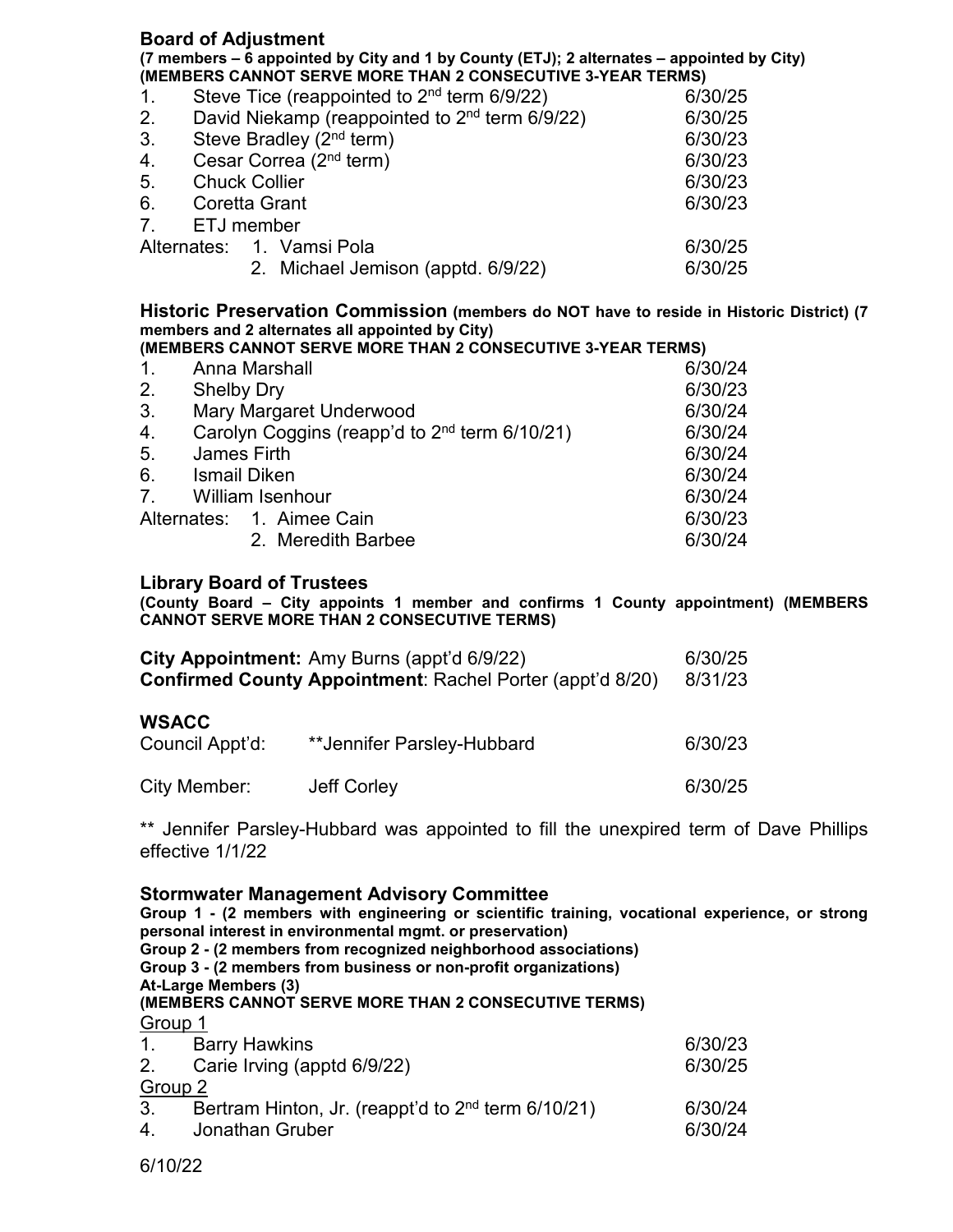| Group 3 |                                                      |         |
|---------|------------------------------------------------------|---------|
|         | 5. Emily Burkhart                                    | 6/30/24 |
|         | 6. Nick Paladino                                     | 6/30/24 |
|         | At large members                                     |         |
| 7.      | Don Seitz (reappt'd to 2 <sup>nd</sup> term 6/10/21) | 6/30/24 |
|         | 8. Kristin Roland                                    | 6/30/24 |
| 9.      | Matt Long                                            | 6/30/24 |

\*At the June 8, 2017 City Council mtg, the Council voted to adopt Ord. #17-46 to amend the Chapter 60 of the City Code. The amendment reduced the number of members in each group from three (3) members to two (2) members and the remaining three (3) members were appointed as Members At Large.\*

#### **CDDC Board of Directors – (one-year term)**

City Member: Pam Hinson – (appointed  $6/9/22$ ) 06/30/23

#### **Barber Scotia Community Task Force Committee**

At the July 20, 2017 City Council meeting, the Council voted to appoint an advisory committee related to the future of the Barber Scotia Campus. This committee was labeled the Barber Scotia Property Task Force Committee. Council Members, City staff, community members and leaders, and Barber Scotia Alumni were appointed to serve on the Committee. There are no term limits for this Committee.

#### Current Members:

- 1. JC McKenzie, Council Member
- 2. Betty Stocks, Council Member
- 3. Lloyd Payne, City Manager
- 4. Steve Osborne, PND Director
- 5. Shanell Varner, Cabarrus EDC
- 6. Alice Steele Robinson, Barber Scotia Alumni
- 7. Ella Mae Small, Barber Scotia Alumni
- 8. David Smith, Community Leader, 5/3 Bank
- 9. Dianne Snyder, retired Chancellor at Cabarrus College of Health Sciences
- 10. AJ Clark, President of Logan Neighborhood Community Assoc.
- 11. Carla Black, Principal of Cabarrus Early College High School

#### **Public Art Advisory Committee**

At the November 13, 2014 City Council meeting, the Council voted to establish a permanent 10 member Public Art Advisory Committee to facilitate delegated City funded art projects, identify potential project areas within Center City, and to make recommendations on potential (if any) zoning / development regulations as it relates to public art and encourage privately funded "public" art projects.

At the March 11, 2021 City Council meeting, the Council voted to include a staff member from the City's Parks and Recreation Department and also to include 3 at-large members.

The committee consists of the following:

## **City Council Members (2)**

Council Member Stocks (appointed 12/9/21)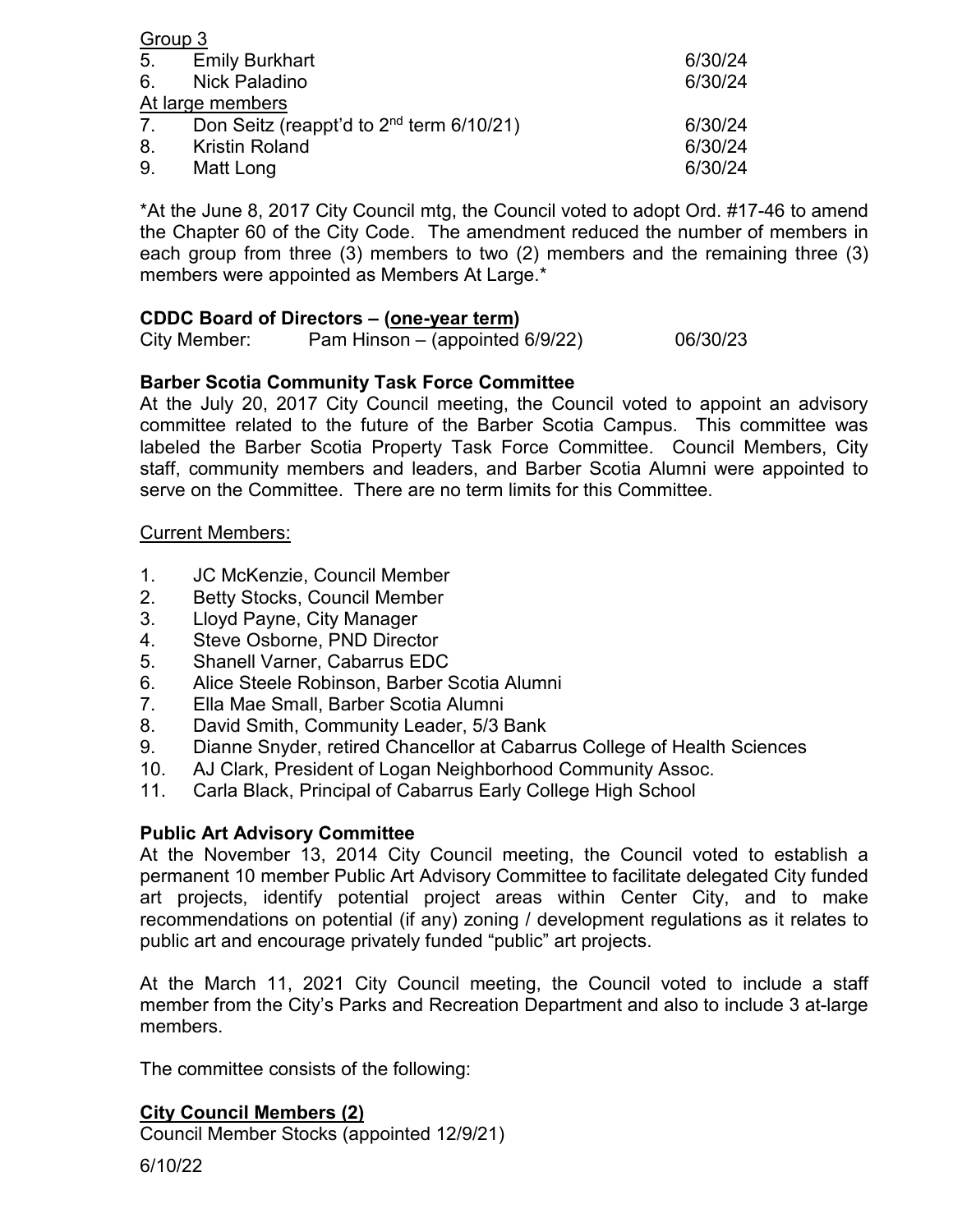Council Member Langford (appointed 1/09/20)

## **Planning & Neighborhood Development staff members (2)**

Sarah Gay Starla Rogers

# **Parks and Recreation Department (1)**

Montana Maurer

#### **Director of Concord Downtown Development Corporation (CDDC)** Johnson Bray

# **Director of Cabarrus Arts Council**

Liz Fitzgerald

## **Cabarrus Arts Council Board Member (1)**

Rebecca Collins

## **Local Community Member (1)**

Tara Bengle

## **Artist (1)**

Julia Lawing (appointed 6/13/19)

## **Downtown building owner (1)**

Justin Mueller (appointed 6/13/19)

# **At-large Members (3)**

ALL POSITIONS VACANT

## **WeBuild Concord**

At the April 11, 2019 City Council meeting, the Council voted to create a nonprofit tax exempt entity to enable staff to apply for grants and/or funds that would not otherwise be available to the Housing Department. This entity is a supporting organization of the City, meaning that the funds received and/or raised can be utilized to directly benefit the City's affordable housing initiatives.

At that time, the Board members were appointed for a 1-yr term. In January 2020, the bylaws were amended to extend the terms to 3-yr terms ending 6/30 with no term limits.

At the March 10, 2022 City Council meeting, the Council voted to adopt a resolution authorizing amendment and restatement of articles of incorporation of WeBuild Concord, formerly known as Concord Family Enrichment Association.

#### **Board Members**

Council Member Terry Crawford Council Member JC McKenzie Steve Osborne, Planning and Neighborhood Development Director Josh Smith, Assistant City Manager

## **Concord United Committee**

6/10/22